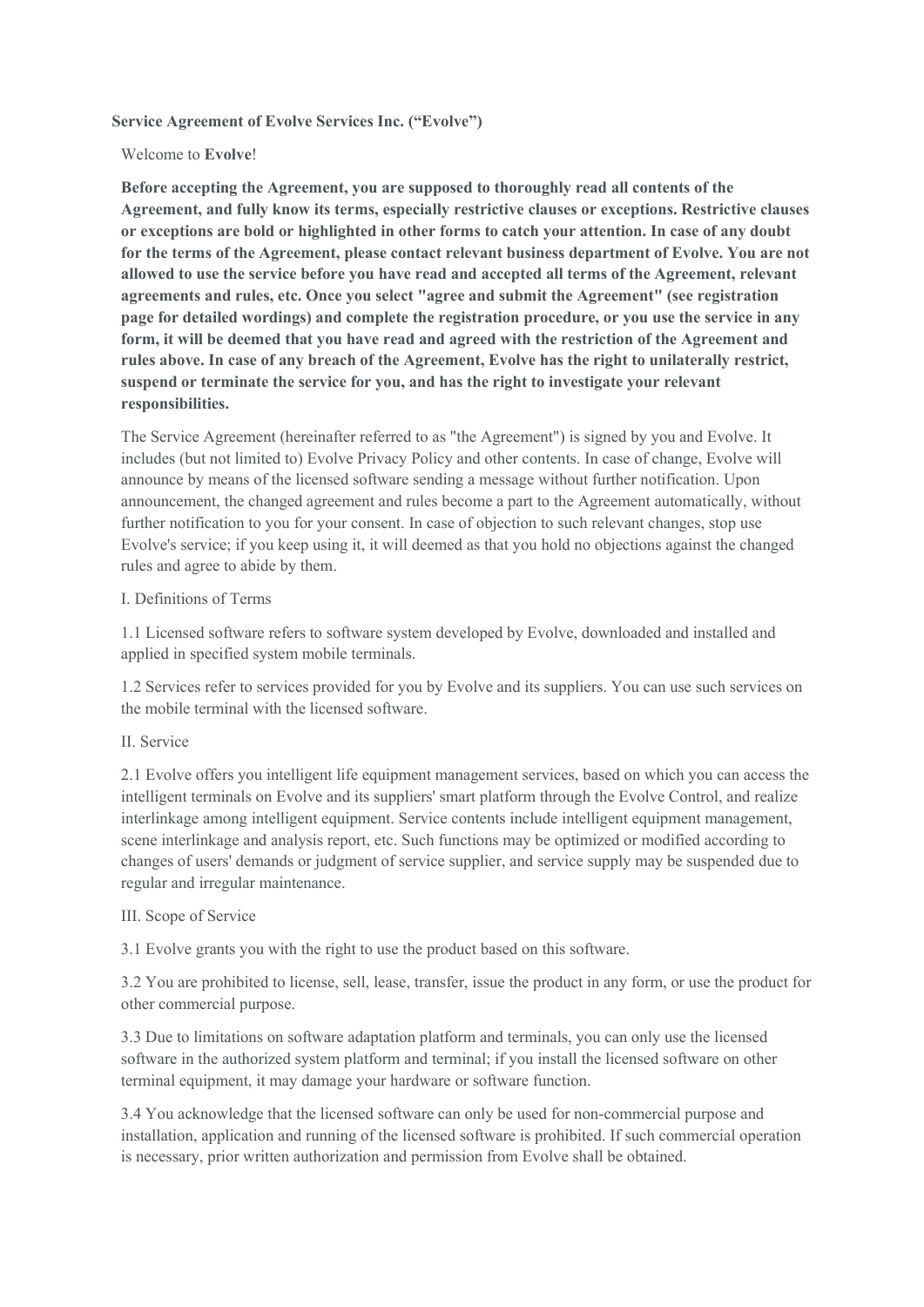3.5 Evolve and its suppliers may change, upgrade or transfer the licensed software or relevant functions from time to time, and may add new functions or services in the licensed software system. If no separate agreements are accompanied with the aforesaid new functions or services, you are entitled to the corresponding functions and services, which is also subject to the Agreement.

3.6 You shall be responsible for the accuracy, reliability, integrity and legality of input data and legality of the way in which you obtain the data, and shall back up data and information from time to time. You shall bear all risks for damage and loss of such information.

3.7 You shall properly keep your account number and password. In case of any safety loophole for your account (including but not limited to divulgence of user password), you shall notify Evolve in time, and Evolve will assist you in taking relevant measures. Otherwise, all behaviors related to your account shall be assumed by you and you will bear all responsibilities.

### IV. A Third Party

4.1 You acknowledge that certain service of Evolve and its suppliers is based on software or services provided by a third party. Such service is set to facilitate your application and necessary legal authorization is obtained from the third party.

4.2 The product includes certain information and services of the third party. Evolve and its suppliers neither controls nor bears responsibility for information and services of the third party.

4.3 You acknowledge that Evolve and its suppliers cannot guarantee that the licensed software always uses or contains such services, or that other software provided by the same third party will be used in future. Likewise, it may use similar services supplied by another third party. Upon application, the aforesaid corresponding software or services are subject to this Agreement.

V. Service Application Standard

# 5.1 **You shall use the licensed software in a normal manner. The following ways are in breach of the application standard:**

1) Issue or share computer virus, worms, malicious codes, or software that deliberately damages or changes computer system or data;

2) Collect information or data of other users without authorization, for example, email address and the like;

3) Maliciously use the product in an automatic way, causing over load to the server, or interfere with or damage web server and network links in other forms.

4) Attempt to visit server data or communication data of the product without authorization;

5) Interfere with or damage the production application by other users.

5.2 You understand and agree that:

1) Evolve will determine whether or not you are involved in violation of standards above, and suspend or terminate your application license according to determination results or take other restrictions according to agreements.

2) Evolve will directly delete information in breach of laws, or infringing others' legal rights, or in breach of the Agreement issued by you when using the licensed software.

3) If a third party suffers from damage due to your breach of application standards, you shall independently bear legal responsibility in your name, and protect and indemnify Evolve from losses or additional expenses generated therefrom. Otherwise, Evolve has the right to claim compensation.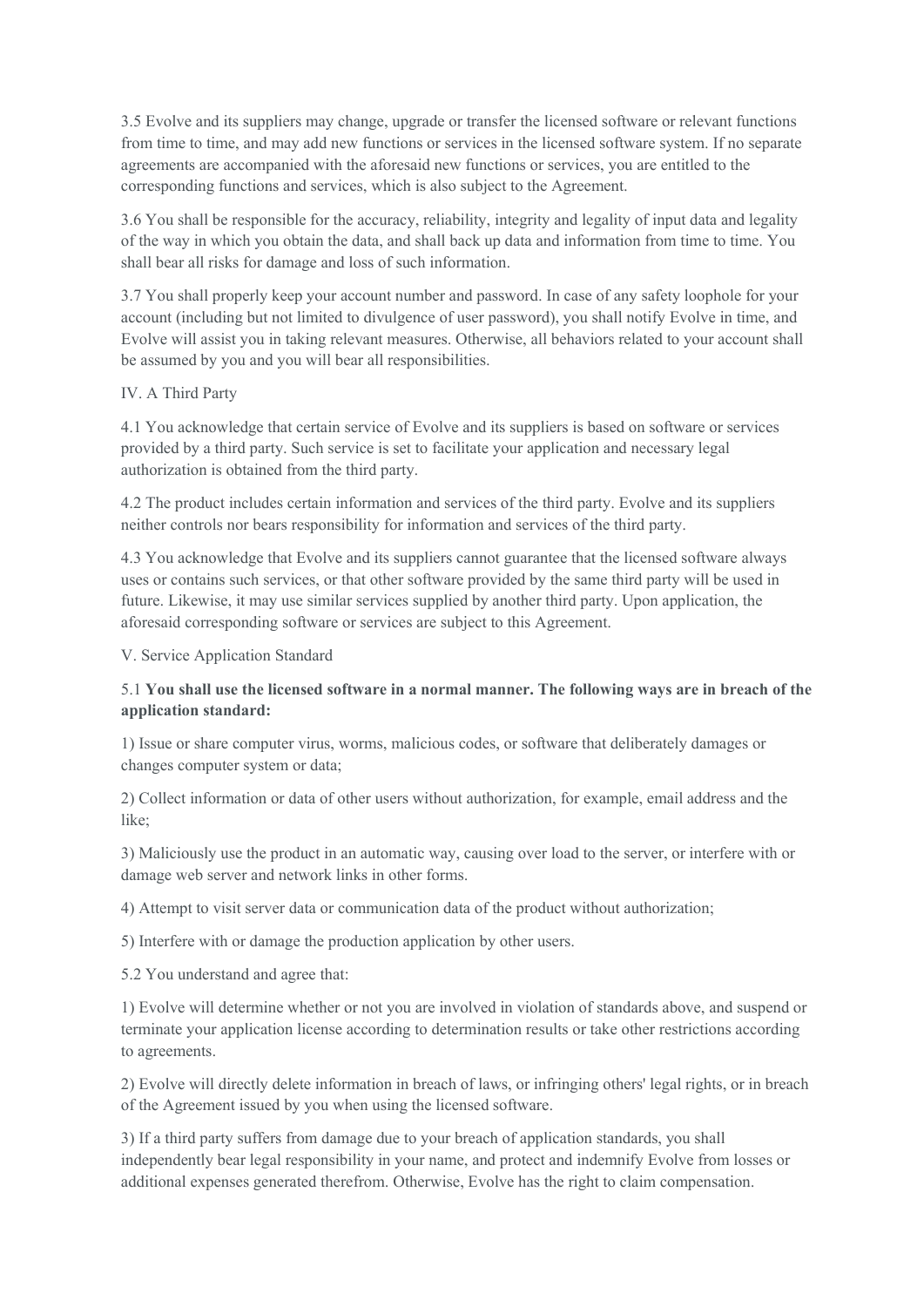4) If Evolve and its suppliers suffers from any loss due to your breach of relevant laws or the Agreement, you shall compensate Evolve and its suppliers for losses and (or) expenses generated therefrom.

VI. Information Content Standard

6.1 You promise that you will not conduct any act in breach of laws or improper behaviors by using the service, such act and behavior include (but not limited to):

6.1.1 Uploading, transferring or sharing information containing one of the following contents:

1) Opposing the basic principles determined in the Constitution;

2) Endangering state safety, disclosing state secret, subverting state power and sabotaging state unity;

3) Damaging state honor and benefit;

4) Inciting national hatred and discrimination and sabotaging national unity;

5) Destroying religious policy of the state and advocating heresy and feudalistic superstition;

6) Spreading rumors, disturbing social order and destroying social stability;

7) Spreading obscenity, porn, gambling, violence , murder and terror or abetting a crime;

8) Insulting or slandering others and infringing on the legal rights and interests of others;

9) Containing contents of sham, defraudation, harm, threat, infringement to others' privacy, harassment, infringement, slander, coarseness, indecency, or morally repulsive contents;

10) Containing other contents restricted or forbidden by applicable laws, regulations, rules, provisions and other legal standards.

#### VII. Private Policy and Data

7.1 It is crucial for Evolve to protect your personal information. Evolve prepares Evolve Privacy Policy, in which contents related to ownership and protection of intellectual property, collection, use, share, storage and protection, etc. of your information are disclosed. You are suggested to thoroughly read Evolve Privacy Policy.

#### VIII. Exception Clauses

**8.1 Unless otherwise specified in laws and regulations, Evolve will do its best to ensure the security, validity, accuracy and reliability of the licensed software and technologies and information involved, but Evolve is unable to guarantee the same due to restriction by available technologies nowadays. 8.2 You understand that Evolve will not assume responsibility for direct or indirect losses caused by force majeure and default of a third party. 8.3 You shall be responsible for personnel injury or incidental or indirectly injury caused by or related to one of the following accidents: 1) A third party uses the licensed software or changes your data without permission; 2) Expenses and losses produced by using the licensed software; 3) Your misunderstanding of the licensed software; 4) Other losses related to licensed software caused by reasons not attributable to Evolve. 8.4 Any other licensed software-derived software not developed and released by Evolve or the development and release are not granted by Evolve is illegal software. Downloading, installing and using such software may cause unpredictable risks. Evolve shall be free from legal responsibilities and disputes generated therein and Evolve shall have the right to suspend or terminate application license and/or other all services. 8.5 You have been informed of that the usage of Evolve and its supplier's smart platform involves in Internet service, which may be affected by unstable factors in all links. Although Evolve has taken safeguard measures, the service may be suspended, terminated, delayed, suffered from application restriction or application failure**